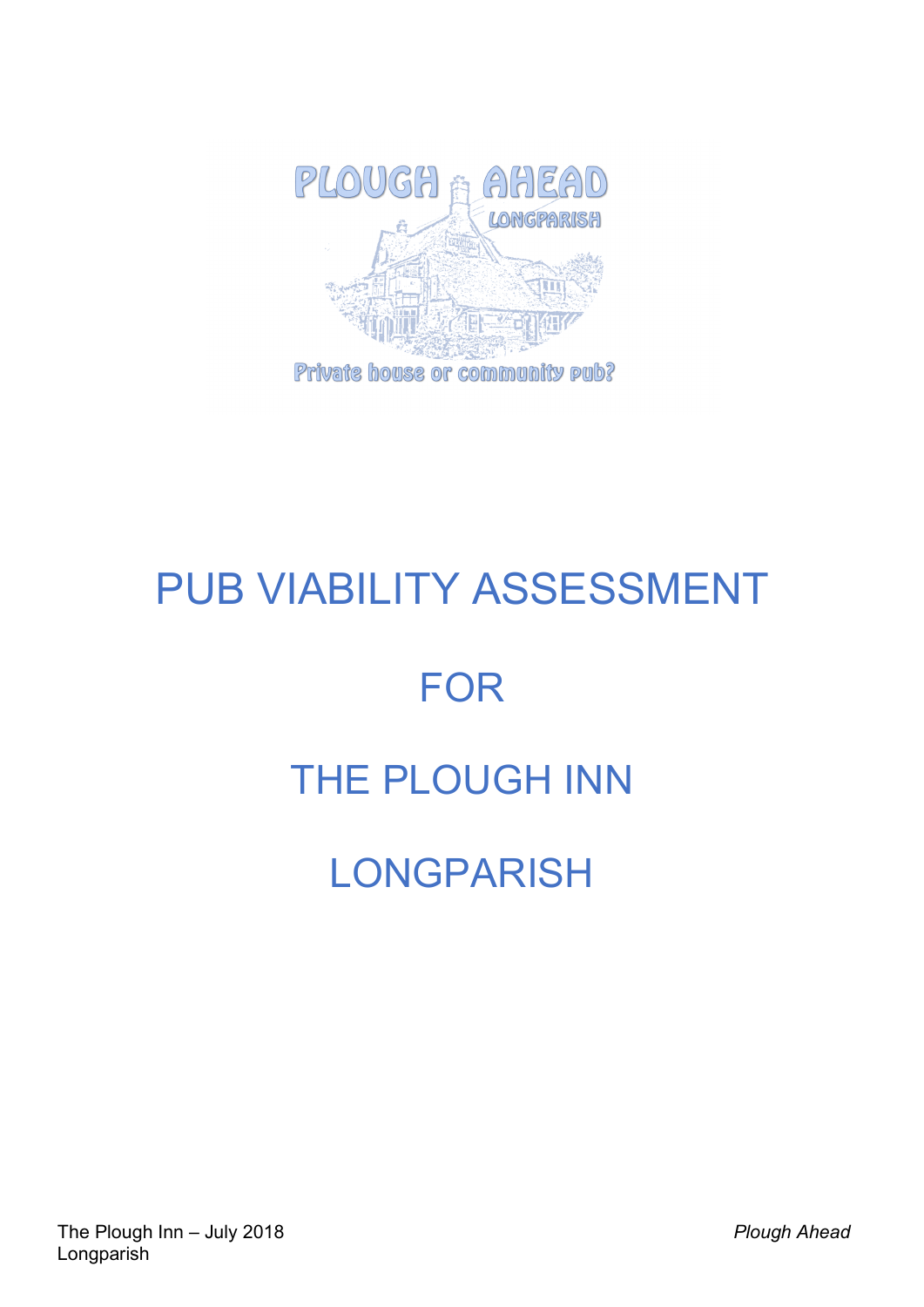# **Contents Page**

| 1 Introduction              | 3            |
|-----------------------------|--------------|
| 2 Assessing Trade Potential | $\mathbf{b}$ |
| 3 Competition               | Я            |
| 4 The Business at Present   | 14           |
| 5 The Sale                  | 16           |

# Appendix Contents

Appendix 1 Public House Locations in Longparish

Appendix 2 1 Mile Radius map

Appendix 3 10 Mile Radius map

Appendix 4 Sales Particulars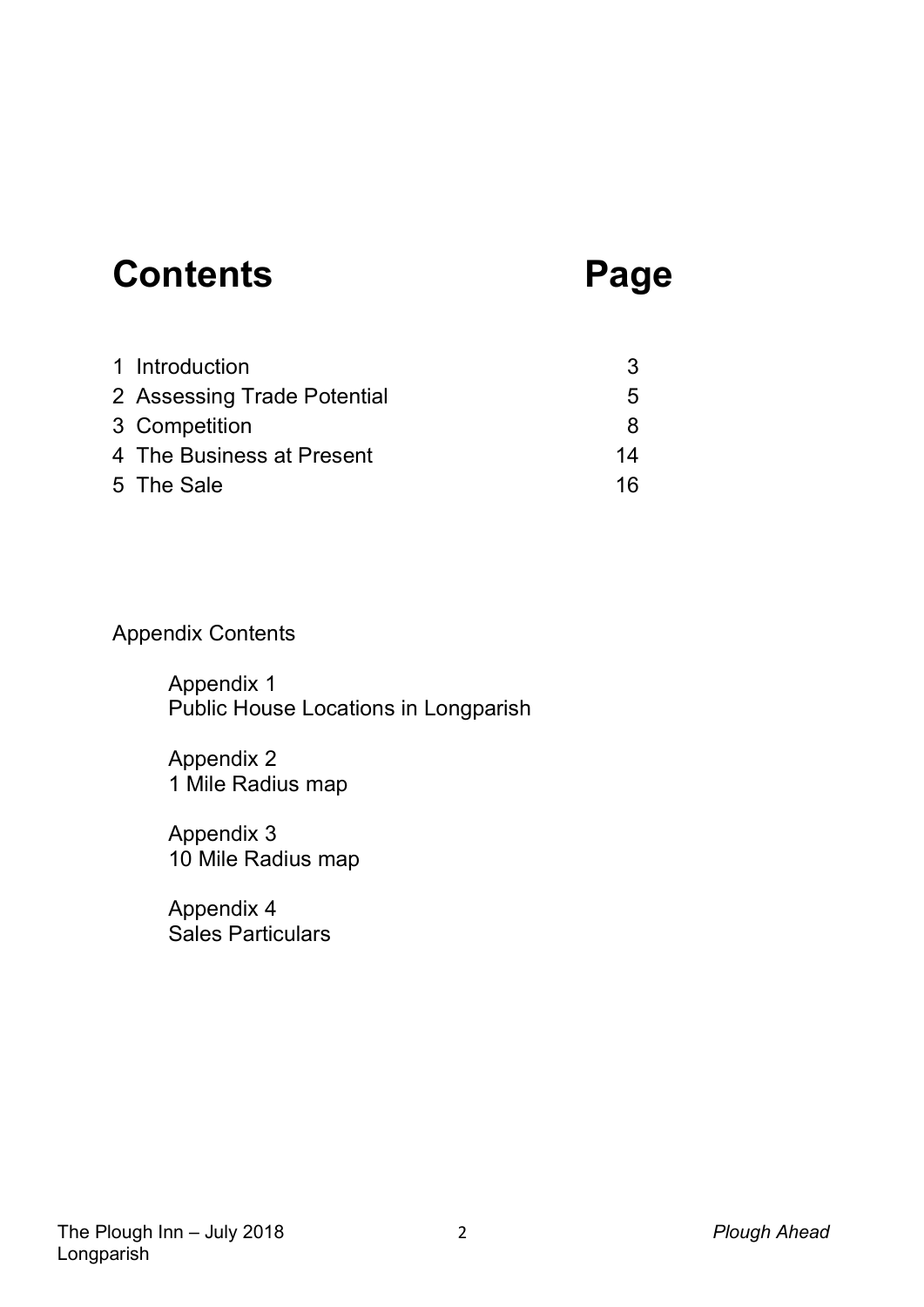# The Plough Inn – Longparish

### 1 Introduction

- 1.1 A number of concerned residents of Longparish have joined together to form a steering group to protect the Plough Inn as a Public House. This group believes strongly that there is a continuing need by the community in Longparish for the Plough Inn as a community asset and that the business is still commercially viable. This latter point is especially true now the business has been sold freehold, where under dedicated local management and operated with full freedom it could fully explore its potential.
- 1.2 This report has been written in light of the policy pronouncements by the Government seeking ways to boost trade at public houses and stem the closure of public houses, and the support for the retention of community facilities contained in the National Planning Policy Framework. It also has regard to the relevant local plan policy. The report uses the Campaign for Real Ales' (CAMRA) Public House Viability Test when dealing with potential public house closures. This report will demonstrate through answering the questions presented in this test that the Plough Inn should be considered a viable business and allowed the opportunity to operate as such.
- 1.3 Pubs are very important. They play a variety of roles: they help create cohesion and local character; they contribute to the local economy and provide an important focal point for local communities. Unfortunately, too many are closing their doors for good – current figures show around 15 pubs close every week. The reasons behind these closures are not as simple as a badly-run business or a changing marketplace; there are many external factors and pressures which have a bearing on pub survival. Soaring property prices can tempt owners to seek to extract value from the property, but by doing so they are siphoning money out of the local economy and damaging community wellbeing and cohesion. Many of the pubs that have called last orders for the final time could have continued serving their local communities if only they were in the right hands. Pubs have the ability to adapt and cater for changing lifestyles while still remaining at the heart of the community but, like any small business, they need support, investment and protection.
- 1.4 Paragraph 70 of NPPF states that planning policies and decisions should guard against the unnecessary loss of valued facilities and services, particularly where this would reduce the community's ability to meet its day to day needs. This document and its supporting documents will clearly demonstrate that to grant change of use for the Plough Inn would result in an unnecessary and significant loss to the Longparish community. The report will also demonstrate that there are numerous opportunities for The Plough Inn to be commercially viable and continue to be run as a public house.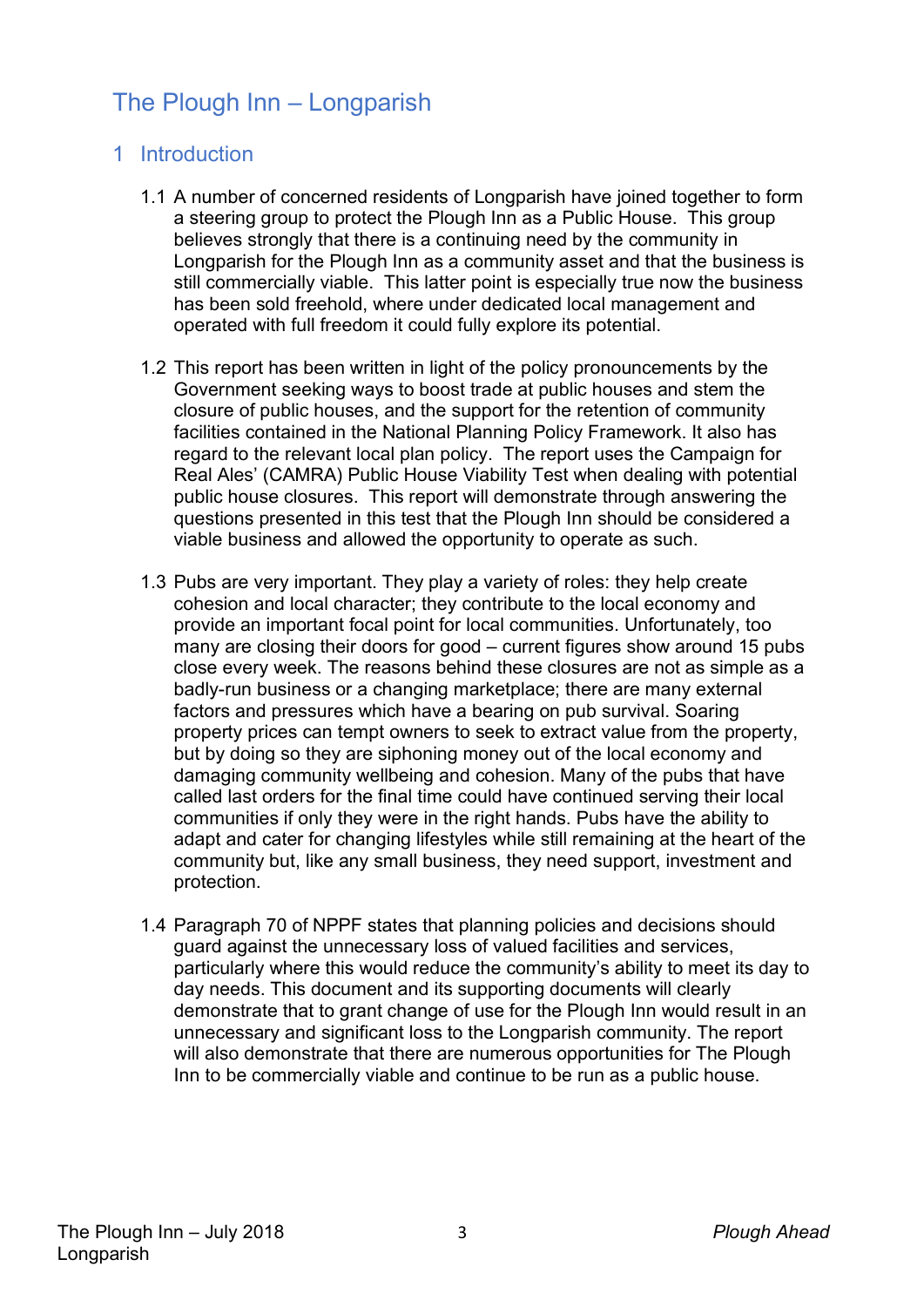TVBC's Adopted Local Plan 2011-2029 includes Planning and Access Design Statement Policy concerning change of use (loss) of a public house. Policy COM14 states that change of use will be permitted if it can be demonstrated that:

- *a) the use is no longer or cannot be made commercially viable; or*
- *b) the building can no longer provide suitable accommodation; or*
- *c) is no longer needed for the existing use*.

This document will demonstrate that none of these statements can reasonably be applied to the Plough Inn.

- 1.5 In order to fully demonstrate that the Plough Inn is viable as a public house it is intended to use The CAMRA Public House Viability Test. Applicants hoping to change the use of a pub will very often claim that the pub is "not viable", meaning that no licensee could reasonably be expected to make a living from it. The applicants might claim the area has too many pubs, the premises are too small, the catchment area is not large enough and so on. It can often be difficult to evaluate whether these claims are well founded or not. What CAMRA has provided is a standard, objective test based on a set of criteria to enable informed judgements to be made on a case-by-case basis.
- 1.6 This report follows the format of the Public House Viability Test produced by CAMRA. The CAMRA Public House Viability Test sets out the considerations when assessing the continuing viability of a pub business :-

Assessing Trade Potential – population density, visitor potential, competition, flexibility of the site, parking, public transport and multiple use

Competition Case Studies – what are the factors contributing to the success of profitable public houses in the area?

The Business at Present – how has the business been run and what efforts have been made to achieve profitability?

The Sale – how was the public house offered for sale and at what price?

1.7 This report illustrates that with the right management the Plough Inn offers the potential to be run as a rural pub promoting local fare for both food and drink. It also offers potential to provide rooms for paying guests with scope for further expansion in the grounds. The Plough has scope to provide a community hub located centrally in the village, delivering a range of services for community groups and to the wider community. Its location also offers potential to be a destination pub for neighbouring villages and towns, plus even further afield. Although there is another pub elsewhere in the village, there is room for differentiation and there are examples of nearby villages with similar or smaller populations successfully supporting more than one public house.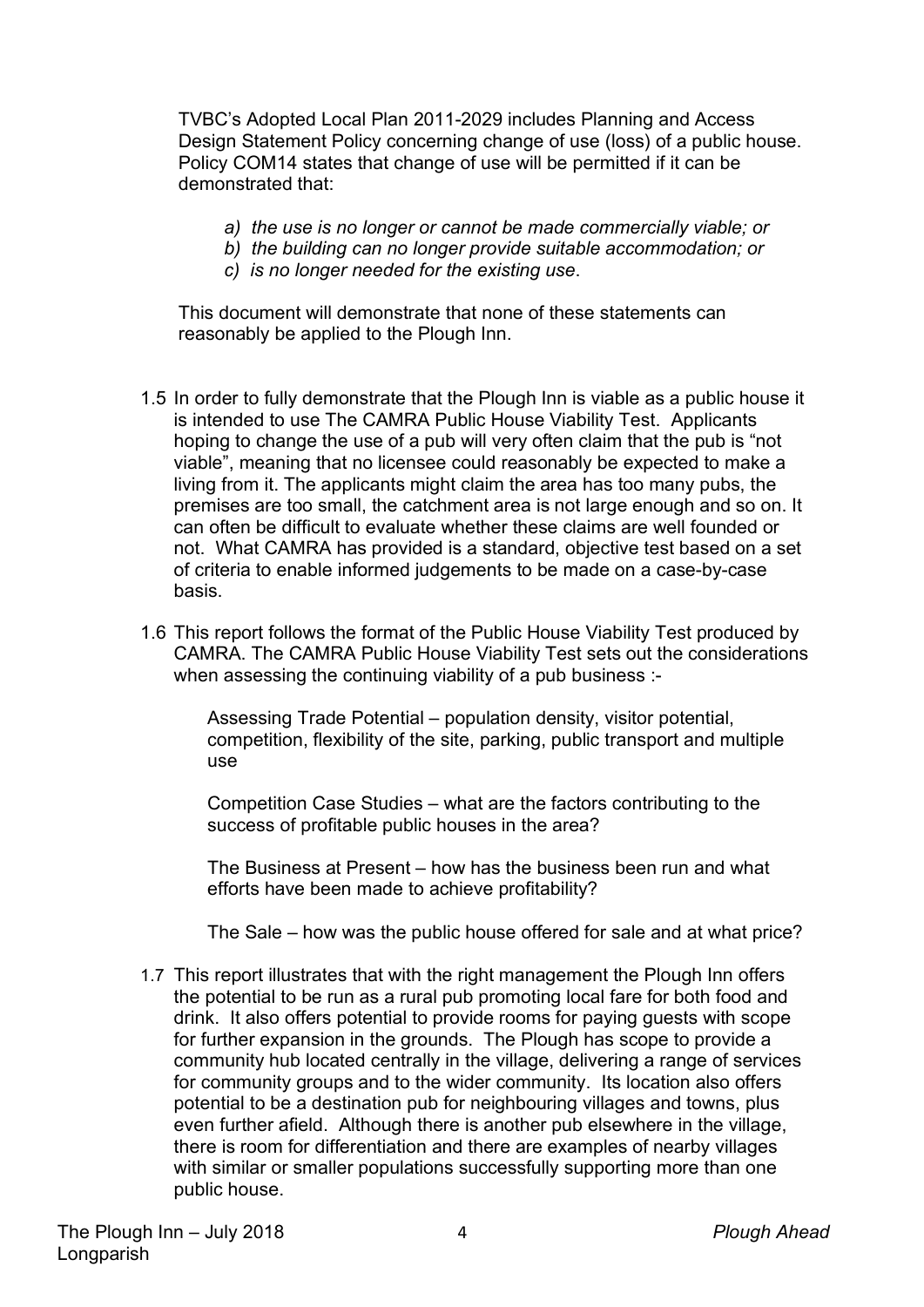# Assessing Trade Potential

2.1. Population Density

*The 2011 Census indicates the population of Longparish as being 716 The 2016 Hampshire County Council Small Area Population Forecast estimates the population to be 732, with a projection to fall to 692 by 2021*

2.2. What is the location of the pub? Village, suburban, urban, town centre, or isolated countryside?

*The Plough Inn is located in the Middleton Area of the village of Longparish*.

2.3. What is the catchment area of the pub?

*The Plough Inn is centrally located in the village with the majority of the population located within 1km walking distance. The Test Way long distance path passes through the grounds of the Plough. It is also on a very popular cycle route, and during the summer months car and motor cycle rallies pass by the pub. It is sited one mile away from the A303 for traffic passing to and from the west country. The service station just before the Longparish junction with the A303 is often full to capacity during peak times. It has previously proved to be a popular destination pub with visitors from neighbouring villages and towns, as well as further afield.*

2.4. How many adults live within a one mile radius?

*Estimate – 575. The 2016 Hampshire County Council Small Area Population Forecast estimates the number of adults living in Longparish to be around 580 (I.e. 80% of the population). Most of the residential area of Longparish lies within one mile of the Plough Inn.* 

2.5. In rural areas, how many adults live within a ten mile radius?

*The towns of Andover (pop. 47,000), Whitchurch (pop. 9,000) and part of the city of Winchester (pop. est. 30,000). Numerous villages are located within a 10 mile radius, including Barton Stacey, Hurstbourne Priors and Wherwell,* 

2.6. Are there any developments planned for the area? Industrial, residential, strategic projects?

*There are some significant new residential developments including Picket Twenty (1200 new homes with no pub) in Andover, just 2.5 miles away from the Plough and Barton Farm (2000 new homes) north of Winchester – under 15 minutes journey by car.*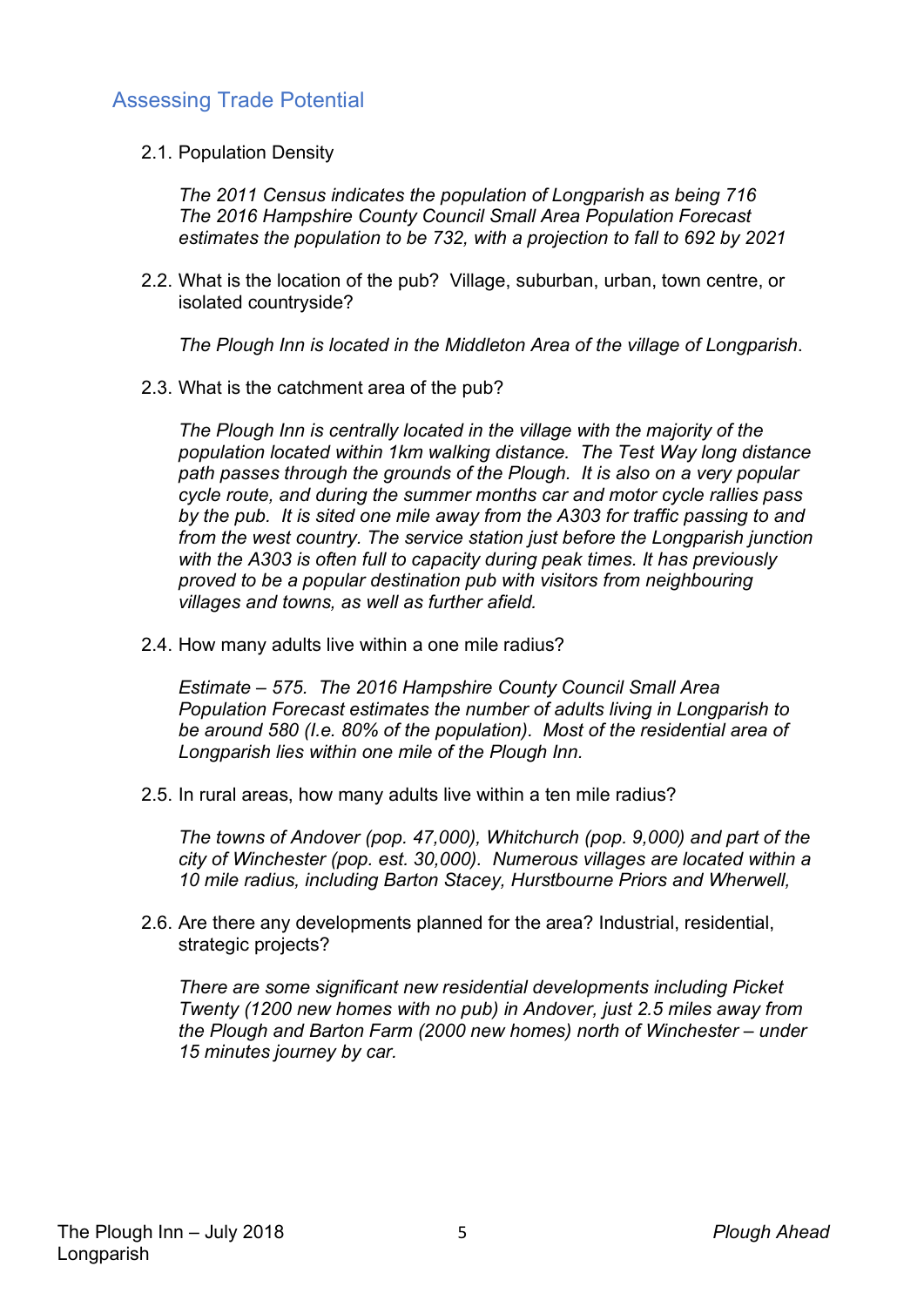2.7. Is there daytime working population?

*There is a limited working population in Longparish. Harewood Industrial Estate lies just to the south with a small number of offices and workshops. Raymond Brown waste recycling is also located close to the village with a small number of employees on site. There is however an increasing trend for home working and Longparish is no exception to this although there are no estimates available for how many that might be.* 

### 3 Customer Potential

3.1.Does the pub act as a focus for community activities? Sports teams, social groups, local societies, community meetings etc?

*The pub is currently closed for business. In recent years the Plough Inn has been a venue for the following community activities :-*

*Live music events. Quiz nights Sponsored a local quiz team Taken part in events which raise money for local charities Meetings for a local business community group Cribbage and other similar team-based games Coffee mornings for parents and guardians taking their children to the nearby village school.\* Active supporter for community events, incl. the annual village fete, and Christmas activities: carols, Santa run, mummer's play. Private events and parties*

3.2.Is the pub in a well visited/popular location? Is it in a picturesque town or village, on a canal/river side, on a long distance footpath, or on a cycle route?

*Longparish is a picturesque village situated in the scenic Test Valley. The Test River runs through the length of the village. The area is popular with walkers and bird watchers, along with people visiting the area for fishing and shooting. The Test Way long distance path passes through the grounds of the Plough Inn. The road passing through the village is popular with cyclists and motor rallies. It is also close to the A303/A34 for potentially attracting passing traffic.* 

3.3.Does the pub appeal to those who regularly drive out to pubs?

*When it was open the Plough proved to be a popular destination pub. It was the first point of contact for a number of residents who subsequently chose to move into the village.*

 <sup>\*</sup> *Until it was closed following the sale of the property, the car park was used by school and pre-school. Since then there has been great pressure on other nearby car parking facilities*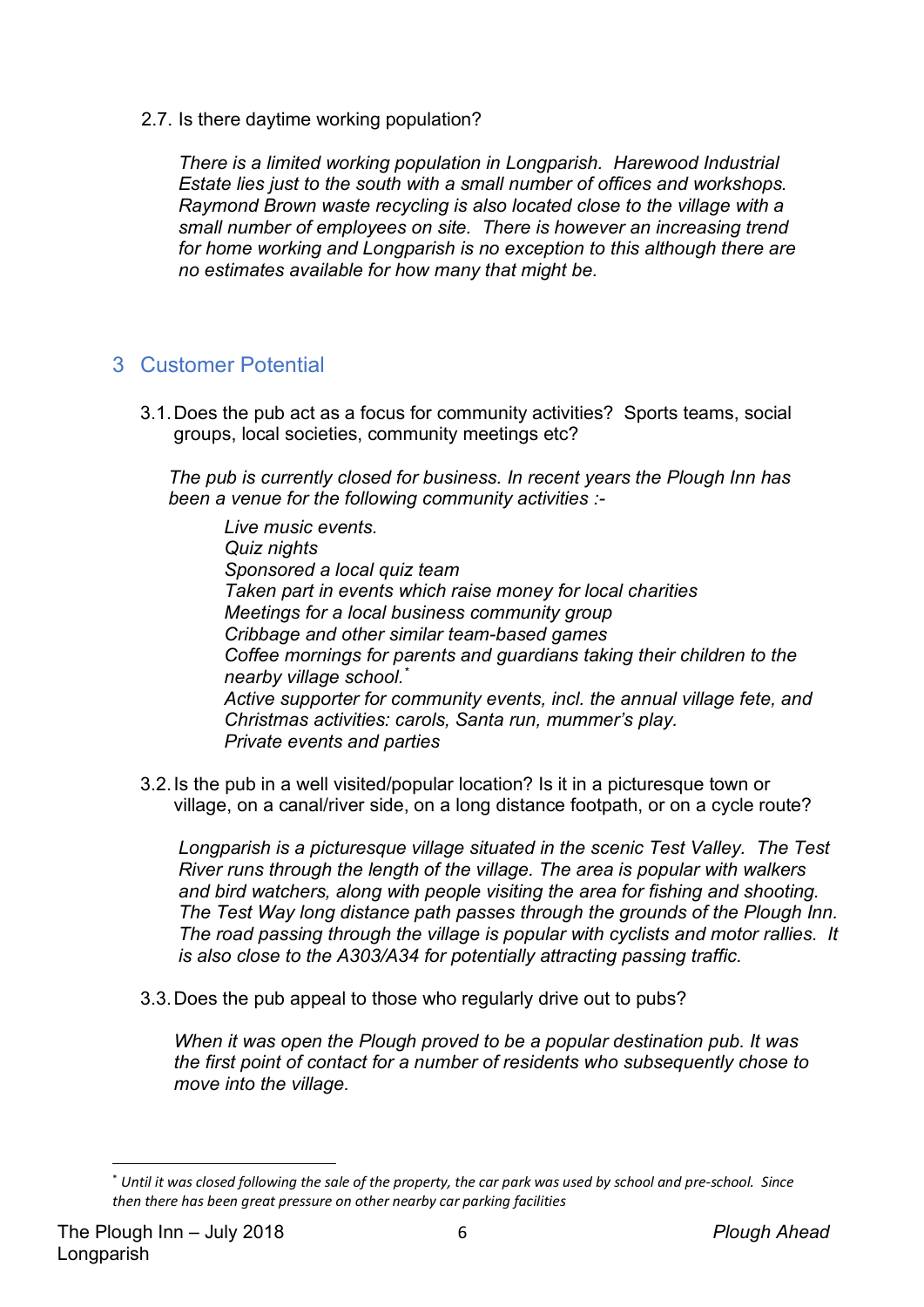3.4.Is tourism encouraged in the area?

*National tourist attractions within 30 minutes drive include Stonehenge, Winchester Cathedral, Highclere Castle, NT Mottisfont and local attractions include the Hawk Conservancy, Bombay Sapphire factory, Whitchurch Silk Mill. A nearby holiday cottage 'Turbine Barn' has a very high booking and occupancy rate.*

- 3.5.Has the pub ever been included in any visitor or tourist guide?
- *Waitrose Good Food Guide - Winner best pub 2013 + Finalist 201,*
- *Listed for three consecutive years in Budweiser Budvar Top 50 Gastropubs (Placed 4th in 2015)*
- *Listed as a place to stop for refreshments in Test Way walk literature (produced by Hampshire CC and TVBC)*
- *Mentioned as a "must stop" in Hampshire Life magazine – 2015*
- *Mentioned in 'Exploring Longparish' - village footpaths leaflet written by the parish council.*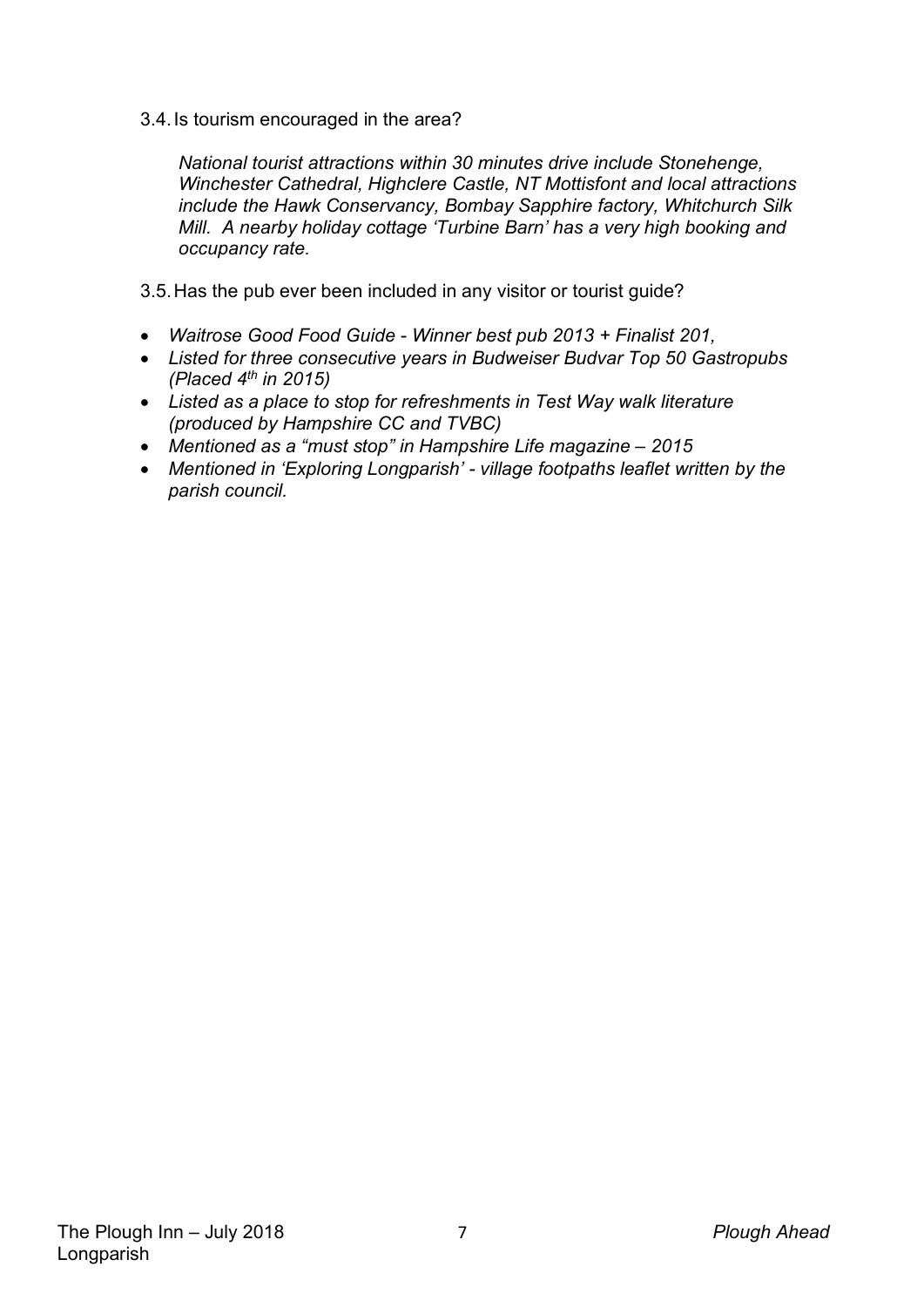## 4 Competition

4.1. In rural areas, how many pubs are there within a one mile radius and within a five mile radius?

*Within 1 mile radius\* The Cricketers (0.6 miles)*

#### *Within 5 miles radius\**

*Rural Pubs (14) The Swan Inn, Barton Stacey (1.8 miles) Wyke Down (2.7 miles) The White Lion Inn Wherwell (3.1 miles) Abbots Mitre Chilbolton (3.1 miles) The Coach and Horses Sutton Scotney (3.5 miles) Bourne Valley Inn St Mary Bourne (3.7 miles) George Inn St Mary Bourne (4 miles) The Wonston Arms (Freehouse village pub) Wonston (4.1 miles) Mayfly Inn Testcombe (4.1 miles) The Royal Oak Goodworth Clatford (4.2 miles) The Oak Smannell (4.3 miles) Clatford Arms Goodworth Clatford (4.3 miles) Crook and Shears Upper Clatford (4.5 miles) Watership Down Inn Freefolk (4.6 miles)*

#### *Urban Pubs (25)*

*Queen Charlotte Inn, Picket Twenty Andover (3.2miles) Bell Inn Whitchurch (3.2 miles) Arkells Bar Whitchurch (3.3 miles) The White Hart Hotel Whitchurch (3.3 miles) Kings Arms Whitchurch (3.3 miles) The Red House Whitchurch (3.5 miles) Swallow Andover (3.5 miles) The Prince Regent Whitchurch (3.7 miles) The Lardicake Andover (3.8 miles) Plush Lounge Bar Andover (3.9 miles) The Foresters Arms Andover (3.9 miles) The Redbridge Andover (3.9 miles) Southampton Arms Andover (3.9 miles) John Russell Fox Andover (4 miles) The Angel Inn Andover (4 miles) The Globe Inn Andover (4 miles) Redbridge Andover (4 miles) White Hart Andover (4 miles) The Angel Inn Andover (4 miles) The Town Mills Andover (4.1 miles) Station Inn Andover (4.1 miles) Merlin Andover (4.4 miles) Magic Roundabout, Andover (4.4 miles) Anton Arms Andover (4.6 miles) The Malt House Andover (4.7 miles)*

Distances shown are 'as the crow flies' – journey distance by road will be higher.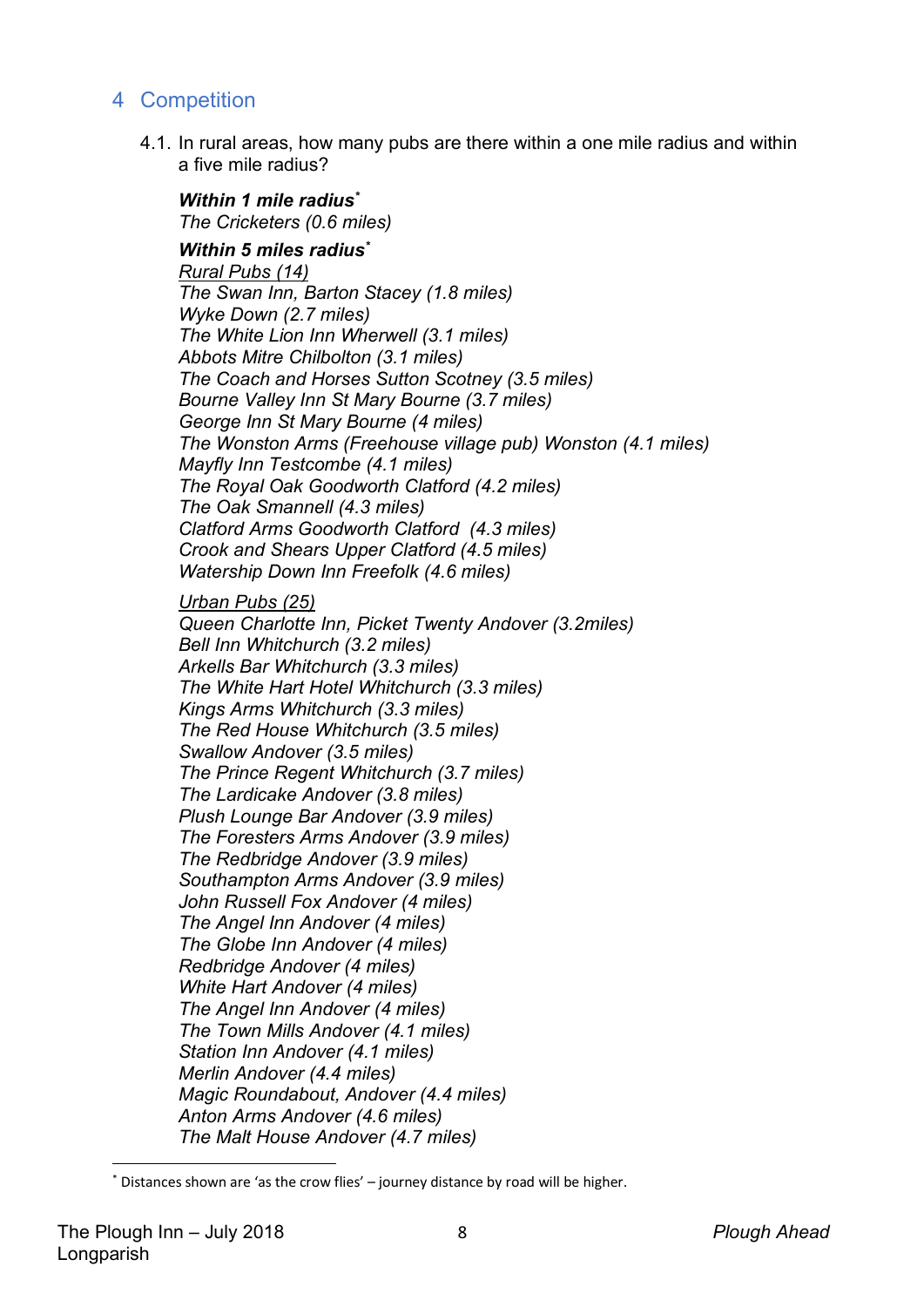4.2.In urban areas, how many pubs are there within reasonable walking distance?

*The Plough Inn is located within a rural village with one other pub, the Cricketers Inn. Longparish is a classic example of a series of linear settlements which have joined up to become one village, without an obvious centre. Originally four distinct hamlets along a three mile stretch of road it became known as Longparish – one settlement – in around the 16th century. Various planning studies show the average "reasonable' walking distance to amenities in a rural environment is around 1km. The Plough Inn is centrally located with the majority of the population located within 1km walking distance. The only other pub in Longparish, the Cricketers is located in the northern part of the village 900 metres from the Plough Inn. The walking routes between the two pubs are either along an unlit road without a pedestrian footpath, or along a path (known locally as 'the Spinal Path') which includes walking in part through open fields.*

4.3.Bearing in mind that people like a choice, does the pub, by its character, location, design, potentially cater for different groups of people from those of its nearest competitor(s)?

*The Plough Inn has potential to differentiate from its nearest competitor, Cricketers Inn. Key areas for differentiation include the scope for providing accommodation, its immediate proximity to the Test Way, larger kitchen facilities and potential dining area, freedom of choice for drinks (e.g. local craft beers, wines and spirits). Longparish is surrounded by high quality local producers including Bere Mill and Middleton Estate, high quality vineyards at Cottonworth and Danebury, plus a soon to open gin distillery in Longparish. Supporting local drinks producers is not an option available to a tied pub like the Cricketers. There is scope to develop outbuildings for community use or further accommodation. It also has potential to target walking and cycling communities, which while not a unique capability is an area not presently targeted by the Cricketers. The current tenant at the Cricketers recently commented in a public forum -*

*"There is plenty of scope for two pubs in the village with different offerings. We were put into the Cricketers by Wadworth because we offer reasonably priced everyday pub food. The Plough can offer accommodation and gastro food if it becomes a free house, so plenty of options for two very different venues"*

4.4.If not, could the pub be developed to cater for different groups?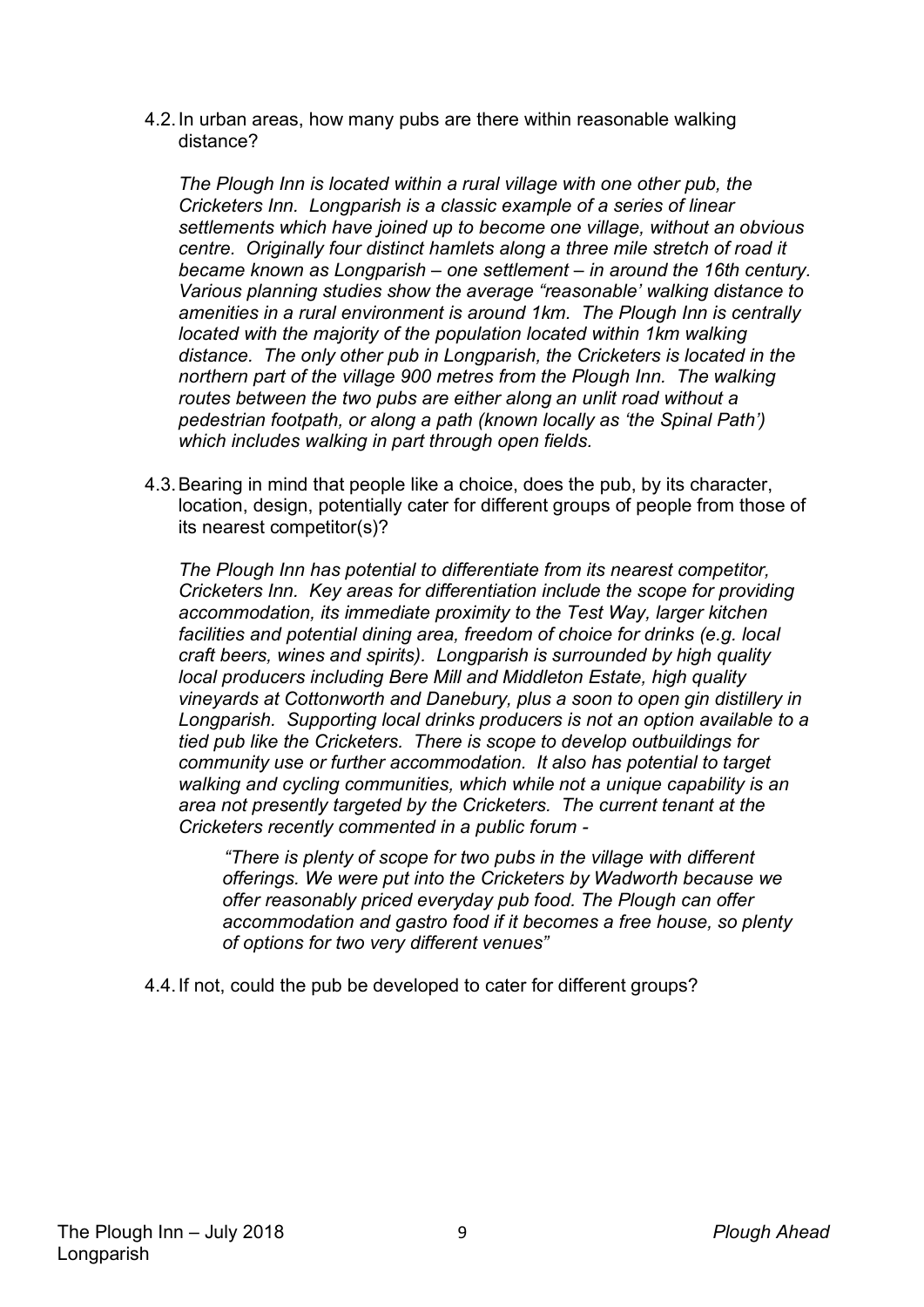## 5 Flexibility of the Site

5.1.Does the pub/site have unused rooms or outbuildings that could be brought into use? Function rooms, store rooms etc.

*The building has four bedrooms. There is scope to convert at least two of these bedrooms into paying guest rooms (with en-suite facilities). There is an existing meeting room (4m x 6m) in one of the out-buildings along with two large storage rooms. There is potential to develop the outbuildings for other purposes in the future such as a small retail premise, or café.*

5.2.Is the site large enough to allow for building extensions?

*Yes. Planning permission was granted previously to replace the existing outbuildings with an accommodation block (See 5.3 TVN.3482/2)*

5.3.Have planning applications ever been submitted to extend/develop the pub building? If yes, when and what was the outcome?

*A number of planning applications have been made on the premises dating back as far as 1982. The planning history is listed below.*

- *TVN.3482 First floor extension to form passage Permission 18.05.82*
- *TVN.3482/1 Extension to car park - Permission 12.10.88*
- *TVN.3482/2 Single storey rear extension to provide five overnight accommodation rooms and building up front wall to existing beer store and re-siting of shed – Permission 21.03.94 – but work not undertaken*
- *TVN.3482/3 Alterations to toilets, extension to kitchen and addition of entrance lobby – Permission 27.01.94*

*TVN.CA.00074 Demolition of outbuilding at rear – Consent 23.02.94 TVN.CA.00074/1 Demolition of entrance lobby – Consent 21.03.94*

*Of particular interest is the previous permission obtained to provide additional overnight rooms accommodation. Although permission was granted the works did not go ahead. While previous permission in no way guarantees a similar application would be successful it clearly demonstrates that there is scope and potential to expand the number of facilities offered at the property.*

5.4.If planning consent was not available for building work, is any adjoining land suitable for any other use? Camping facility etc.

The garden area is not suitable or indeed large enough for camping even if it *were considered. The building is located within close proximity of a number of residential properties and there would potentially be noise issues. However, the gardens are a significant asset to the premises and have potential to be enhanced to provide a highly attractive outdoor space. The garden adjoins the village football pitch which has been used for community events un the past.*

.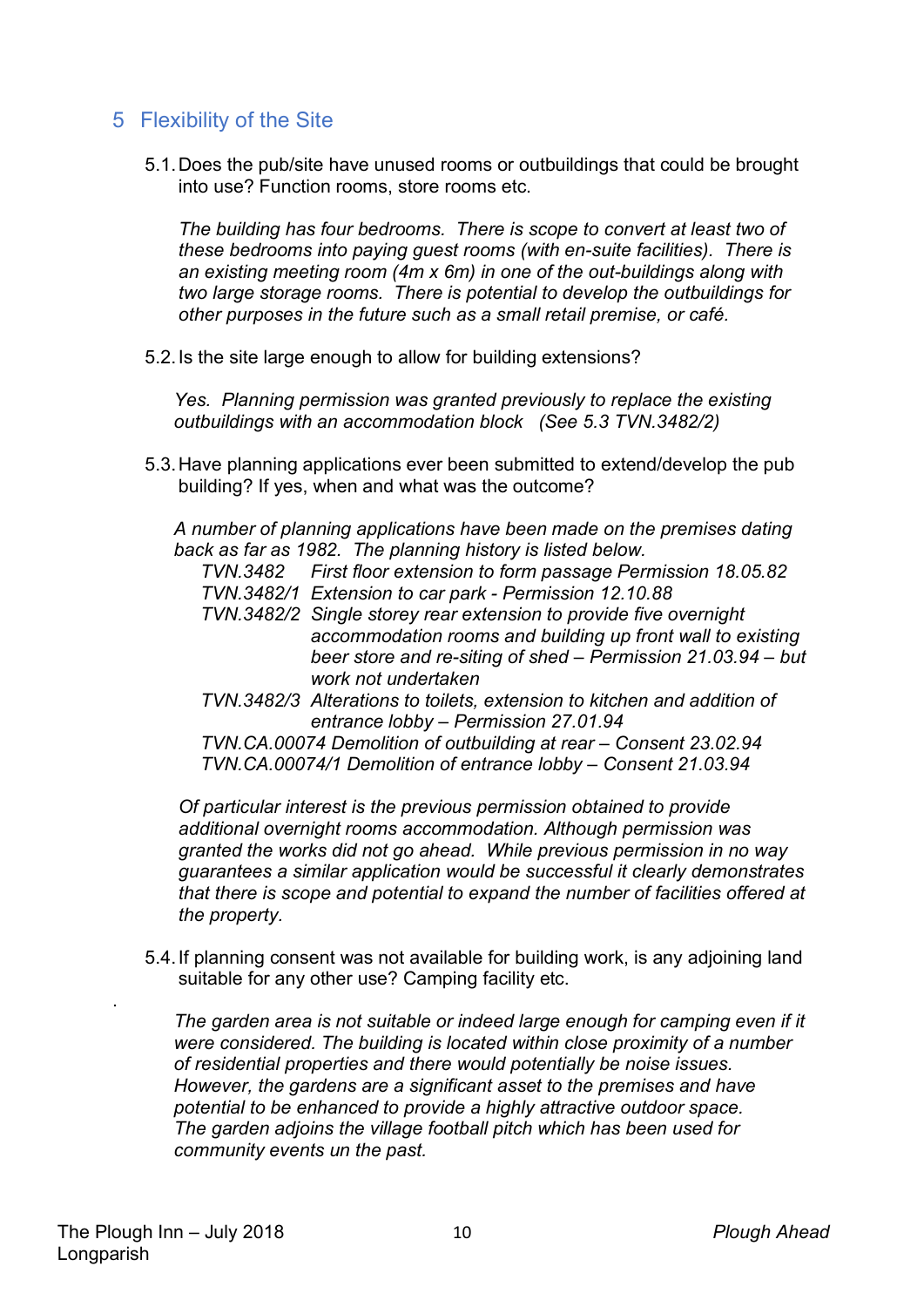5.5.Has the pub been well maintained?

*Without access to the building this is difficult to assess. Unconfirmed reports suggest that the building will require some restorative works to the roof. It's also likely that other areas such as the heating system and general décor outside of the public areas have not been maintained. There are also reports that following the recent sale the building has been stripped of fixtures and fittings, including kitchen equipment.*

#### 6 Parking

6.1.Is there access to appropriate numbers of car parking spaces?

*Yes. There are approximately 40 car parking spaces to the rear of the property.*

6.2.If no, is there any scope for expansion?

#### 7 Public Transport

7.1.Is there a bus stop outside or near the pub and/or a rail station within easy walking distance?

*There is a bus stop adjacent to the Plough Inn. However, there is only a limited bus service running during the day time only. The nearest rail station is in Whitchurch (3.5 miles)*

7.2.How frequent and reliable is public transport in the area?

*The Cango C4 and C8 service between Andover, Longparish and neighboring villages stops close to the Plough Inn. It operates 3 to 4 services a day between 10am and 6pm.*

7.3.Has the pub made actual/potential customers aware of any public transport services available to/from it?

*Unknown when it was trading, but unlikely in view of the infrequent service, and timings not suiting lunch time or evening trade.*

7.4.Are there taxi firms in the locality?

*The nearest taxi operator is located in Barton Stacey (2 miles). There are a number of companies operating in the towns surrounding Longparish (Whitchurch, Andover, Winchester)*

7.5.Has the pub entered any favourable agreements with a local taxi firm?

*There are none currently as the pub is not trading. It is unknown whether any agreements existed while it was open.*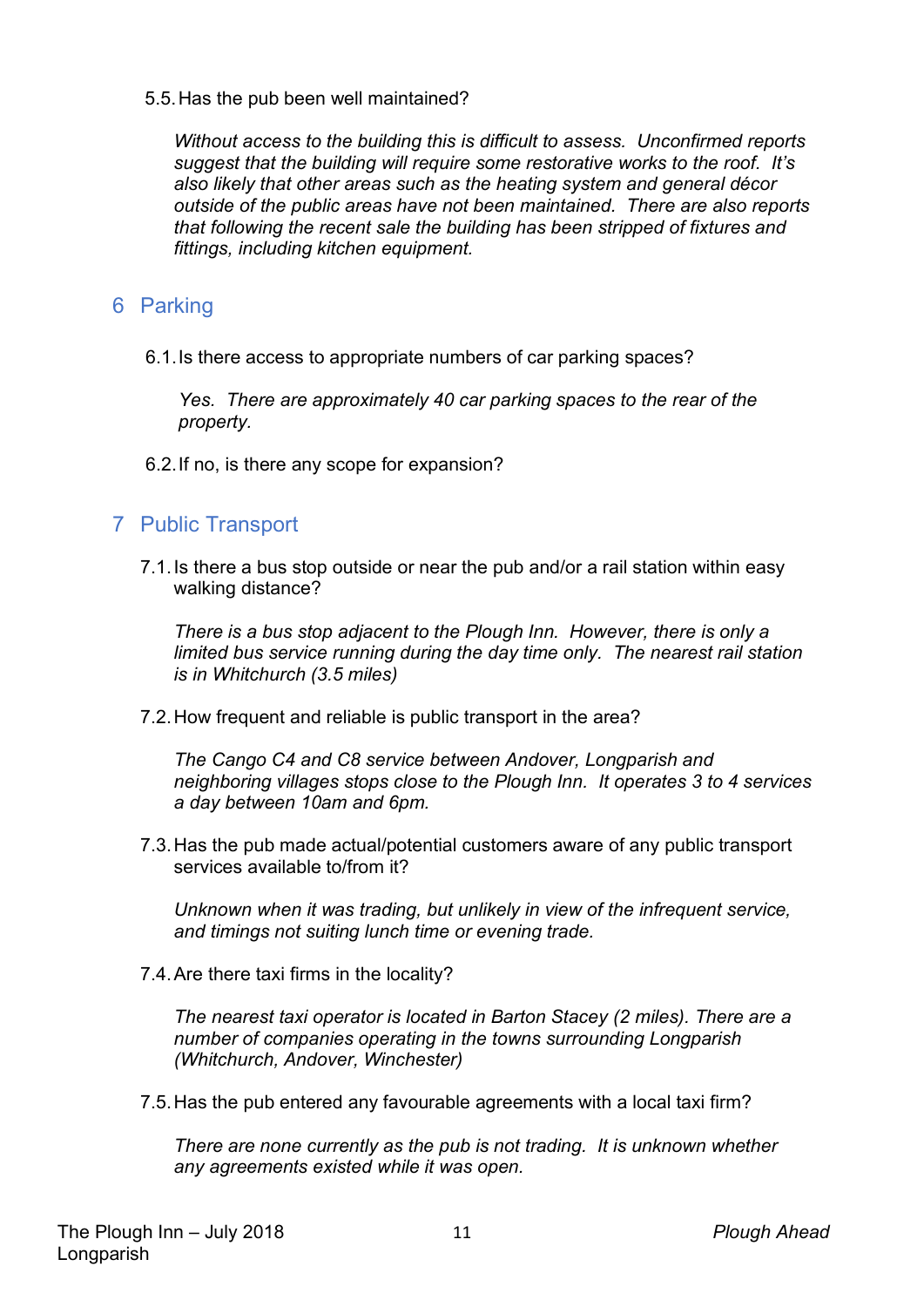# 8 Multiple Use

8.1.In the light of Government guidance through Planning Policy Statements what is the extent of community facilities in the local area – is there a shop, post office, community centre etc?

| <b>FACILITY</b>                        | <b>COMMENTS</b>                                                                                                                                                                                                                                                                                                                                                                                                                                                              |
|----------------------------------------|------------------------------------------------------------------------------------------------------------------------------------------------------------------------------------------------------------------------------------------------------------------------------------------------------------------------------------------------------------------------------------------------------------------------------------------------------------------------------|
| <b>Village Hall</b>                    | Refurbished in 2012 with hall, committee room and<br>village storage area. Used by numerous regular clubs<br>including Longparish Community Association. Nearing<br>capacity for bookings.                                                                                                                                                                                                                                                                                   |
| <b>Community Hall</b><br>(School Hall) | Built alongside the school in 2005 as joint school hall<br>and community facility. Available for community use<br>outside school opening hours.                                                                                                                                                                                                                                                                                                                              |
| Shop (Londis) &<br><b>Post Office</b>  | Operated by owners who live in an adjoining property.<br>The owners are both in their 80's and although they are<br>committed to keeping the shop running for as long as<br>they are physically able, it is realistic to expect that the<br>post office and shop will be forced to close at some<br>point in the relatively near future. There is no<br>expectation or obligation for the owners to sell the shop,<br>as it is closely integrated with their long-term home. |
| Cricketers Inn<br>public house**       | Owned and operated under a tied tenant basis by<br>Wadworths. It has had some periods of closure during<br>recent years. The current tenants operate with a simple<br>menu and mainly drinks led business. The building<br>provides no scope for rented rooms and is listed (Grade<br>II) with limited scope for expansion or diversification.                                                                                                                               |
| Cricket ground<br>& pavilion**         | Self contained facility only used by the Cricket Club.<br>Outside the cricket season the cricket grounds and<br>pavilion host the annual village church fete.                                                                                                                                                                                                                                                                                                                |
| Football field**                       | Recreation area located immediately behind the Plough<br>Inn                                                                                                                                                                                                                                                                                                                                                                                                                 |
| <b>Primary School</b>                  | Successful school (Ofsted rating - Outstanding) and<br>pre-school. Target roll 105 pupils.                                                                                                                                                                                                                                                                                                                                                                                   |
| <b>Childrens</b><br>playground**       | Outdoor play area – close to the cricket ground                                                                                                                                                                                                                                                                                                                                                                                                                              |
| Church                                 | Grade 1 listed church which is visited by tourists and<br>has a regular congregation                                                                                                                                                                                                                                                                                                                                                                                         |

*Longparish is well served with community facilities. These include :-*

*\*\* The land for this facility is privately owned. The estate owners kindly allow the village to use their land for recreational use.*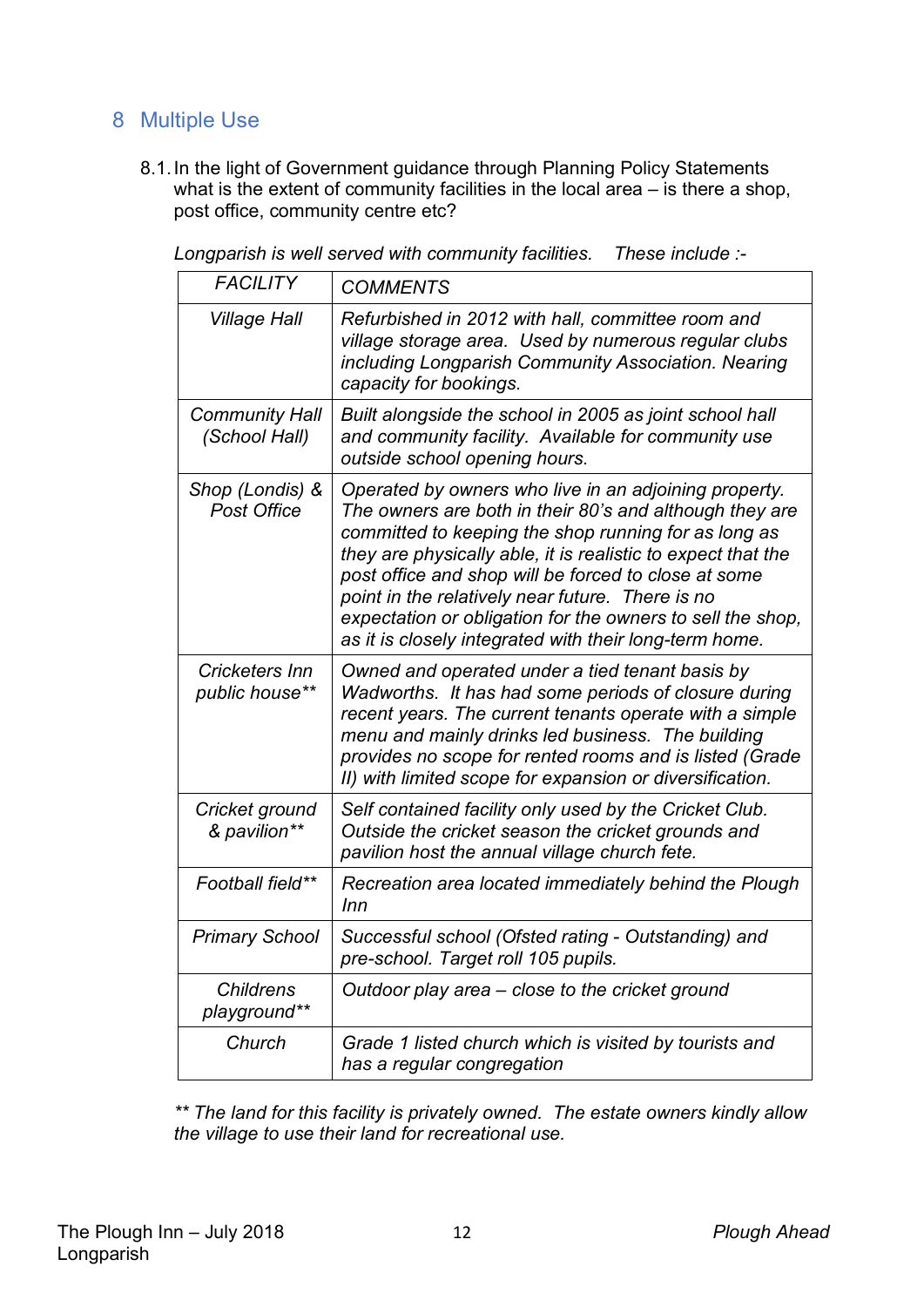8.2.If the pub is the sole remaining facility within the area, is there scope for the pub to combine its function with that of a shop, post office or other community use, bed & breakfast or self-catering – especially in tourist areas?

*The Plough Inn is not the sole remaining facility as noted in 8.1. However, the shop / Post Office are at risk in the near future and the Plough offers scope to incorporate this facility if needed in the future. Although located much closer to the shop, it is unlikely the other public house in the village could be developed to take on this role. The Plough Inn has potential, with some development work, to offer Bed & Breakfast 'Inn style' accommodation.* 

### 9 Competition Case Studies

9.1.Are there any successful pubs in neighbouring areas of similar population density?

*Villages supporting 2 public houses*

*St Mary Bourne (pop\* 671) Bourne Valley Inn – Free House – 9 rooms George Inn – Tied (H&W) – No rooms*

*Goodworth Clatford (pop 573) The Royal Oak – Tied (EI) – No rooms Clatford Arms – Unknown – (traditional pub)*

*Other villages*

*Barton Stacey (pop 780) Swan Inn – Free House – No rooms*

- *Chilbolton (pop 862) Abbots Mitre – Free House – No rooms*
- *Sutton Scotney (pop 858) The Coach and Horses – Tied (EI Group) – 3 rooms Wherwell (pop 473) The White Lion Inn – Tied (Patron) – 3 rooms*

*Wonston (pop unknown <500) The Wonston Arms – Freehouse (4.1 miles) – No rooms*

#### 9.2.What factors are contributing to their success?

*Key factors identified for success include – friendly welcoming environment, good affordable food, quality beers, good reviews and publicity, focus on local produce, accommodation facilities where available, community support.*

 <sup>\*</sup> Population data taken from 2011 census for built up areas where available, otherwise the complete Parish.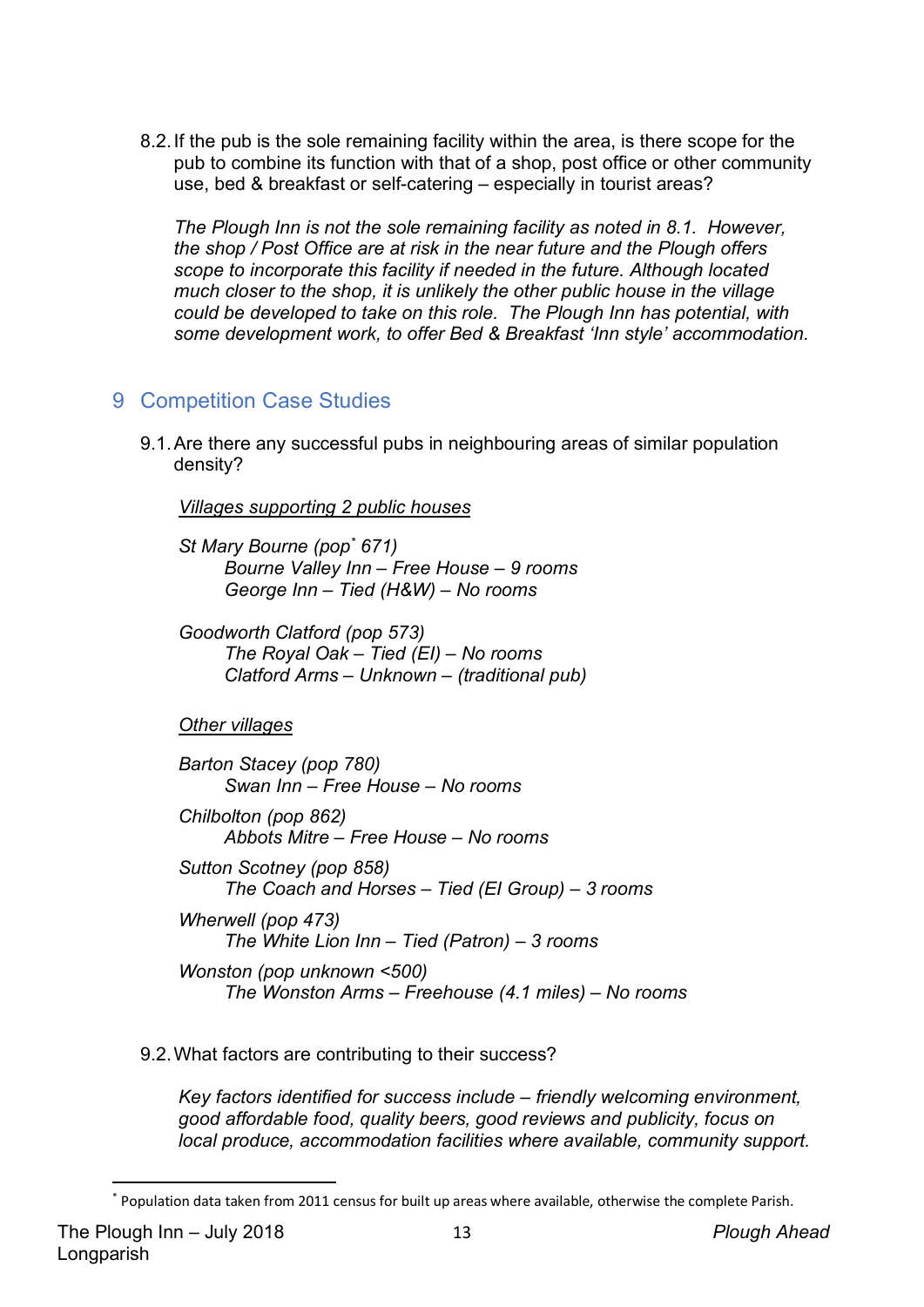# 10 The Business – Past and Present

Having built up a picture of the business potential of the pub, it may be relevant to question why the pub is not thriving and why the owners are seeking change of use.

10.1. Is the business run by a tenant or a manager?

*The business is now closed but was previously run under a tied tenancy arrangement. It is now a Freehold business, but the current owner has chosen not to operate as a pub on a freehold basis, instead seeking planning permission to allow redevelopment as a residential dwelling.*

10.2. Does the pub management team have local support? Has the team taken steps in the last year or so to try engaging with the local community and has the dialogue affected the way the pub operates?

*There was no such dialogue under the previous owners EI Group or their tenants. The current owner has made no attempt to reopen as a public house.*

10.3. Has the pub been managed better in the past? Is there any evidence to support this? Are trading figures available for the last four years and/or from previous management regimes?

*Trading figures are unavailable at this time. Unconfirmed information indicates that the two most recent tenants departed following rent reviews which imposed significant increases by the pubco. The annual rental value assessment figures provided by the selling agent Drake & Co (£50k-£60k) would suggest a turnover potential in excess £500k per year\* . It is unlikely this level of turnover was ever attained by any previous tenants, and the rateable value assessed at £17,500 in April 2017 would also suggest a much lower actual turnover. However even with a turnover at a level under half this level would still allow for a viable ongoing business going forward.*

10.4. Have there been recent efforts to ensure viability? E.g. has the pub opened regularly and at convenient hours? Conversely have hours/facilities been reduced

*The pub is currently closed. While open it was operating normal pub opening hours for lunch and evening trade. The short tenancy in 2016 running as a community pub serving food was too short to assess viability and the landlord's time was split across 2 pubs.* 

10.5. Has the focus/theme of the pub changed recently?

*Under the four year tenancy 2013-16 the pub was managed as a gastro-pub focusing on providing a top end dining experience. There was little or no focus on the community aspects of a public house. Prior to this and during the short tenancy in 2016 the pub focus was as a traditional community pub with food.*

 <sup>\*</sup> *According to British Beer & Pub Association (BPPA) benchmark (June 2017) for a food led pub Running a pub. A guide to costs for tied tenants and lessees July 2017*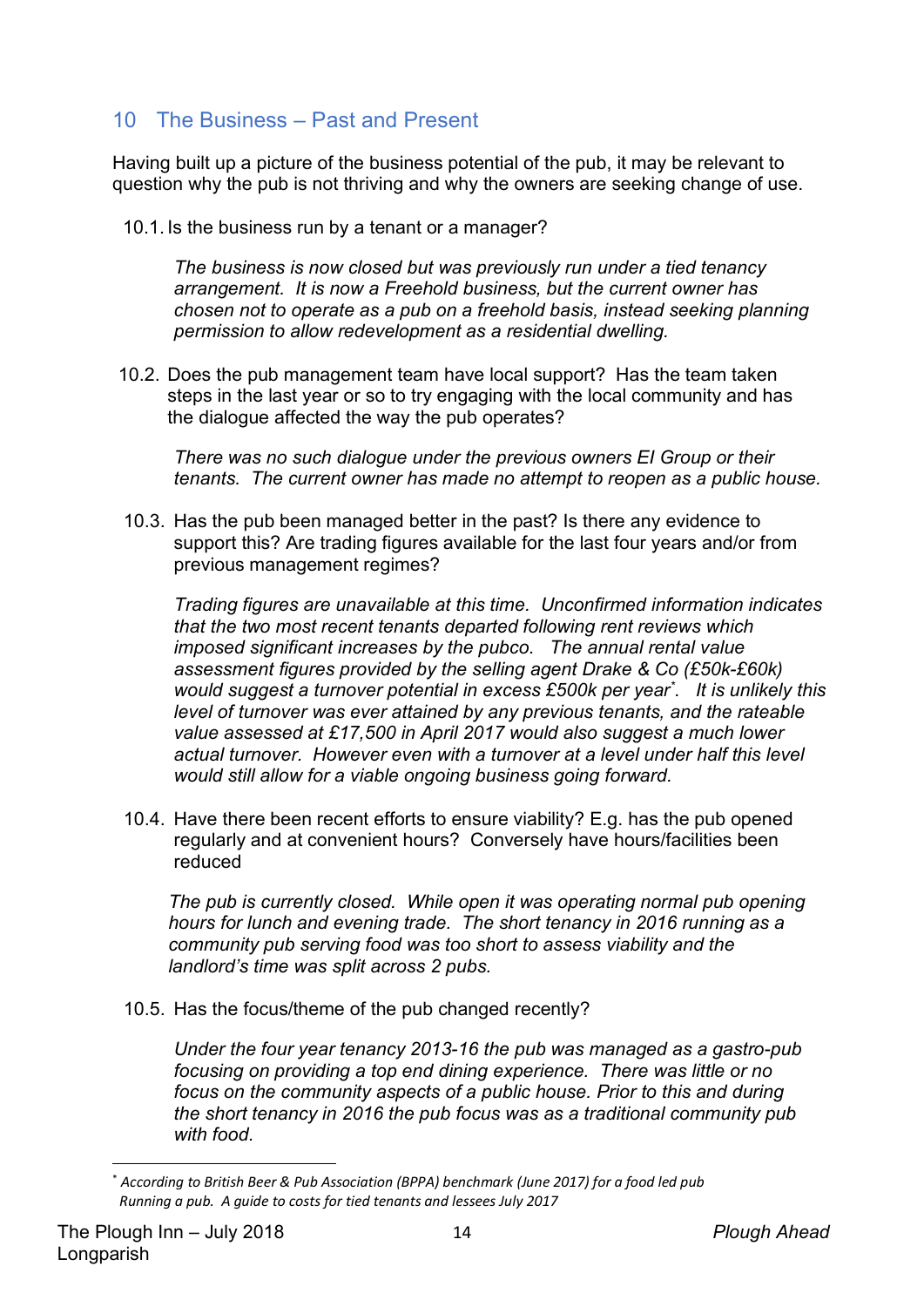10.6. Is the pub taking advantage of the income opportunities offered by serving food? How many times a day is food served? How many times a week? Are any catering facilities being optimised?

*The pub is not trading currently. Previously the pub has offered food during both lunch and evening opening times. A recent tenant 2013-16 focussed on creating a high-end gastro-pub. The kitchens provide ample space for offering food catering, but may need to be completely refitted. Café options have not been explored. The Riverside café near Bransbury is far less accessible and appears to be operating with some degree of success.*

10.7. Has the rent/repair policy of the owner undermined the viability of the pub?

*As noted in 10.3 the rent expectations set by the selling agents would have potentially put off potential tenants. There are also unconfirmed reports from previous tenants that demands for unrealistic rent levels contributed to their early exit. The current owner may have stripped out the kitchen equipment further undermining the viability as a food led pub. There appears to have been no maintenance carried out since the sale of the property in March 2017.*

10.8. Are there any possible unclaimed reliefs? E.g. where rate abatement is not granted automatically but has to be claimed?

*This information is unknown.*

10.9. Does the pub promote itself effectively to potential customers? E.g. does it have an eye-catching and informative web site

*The pub is not trading currently. While trading it did have a website. When run as a gastro-pub it was also featured in a number of national and local publications.*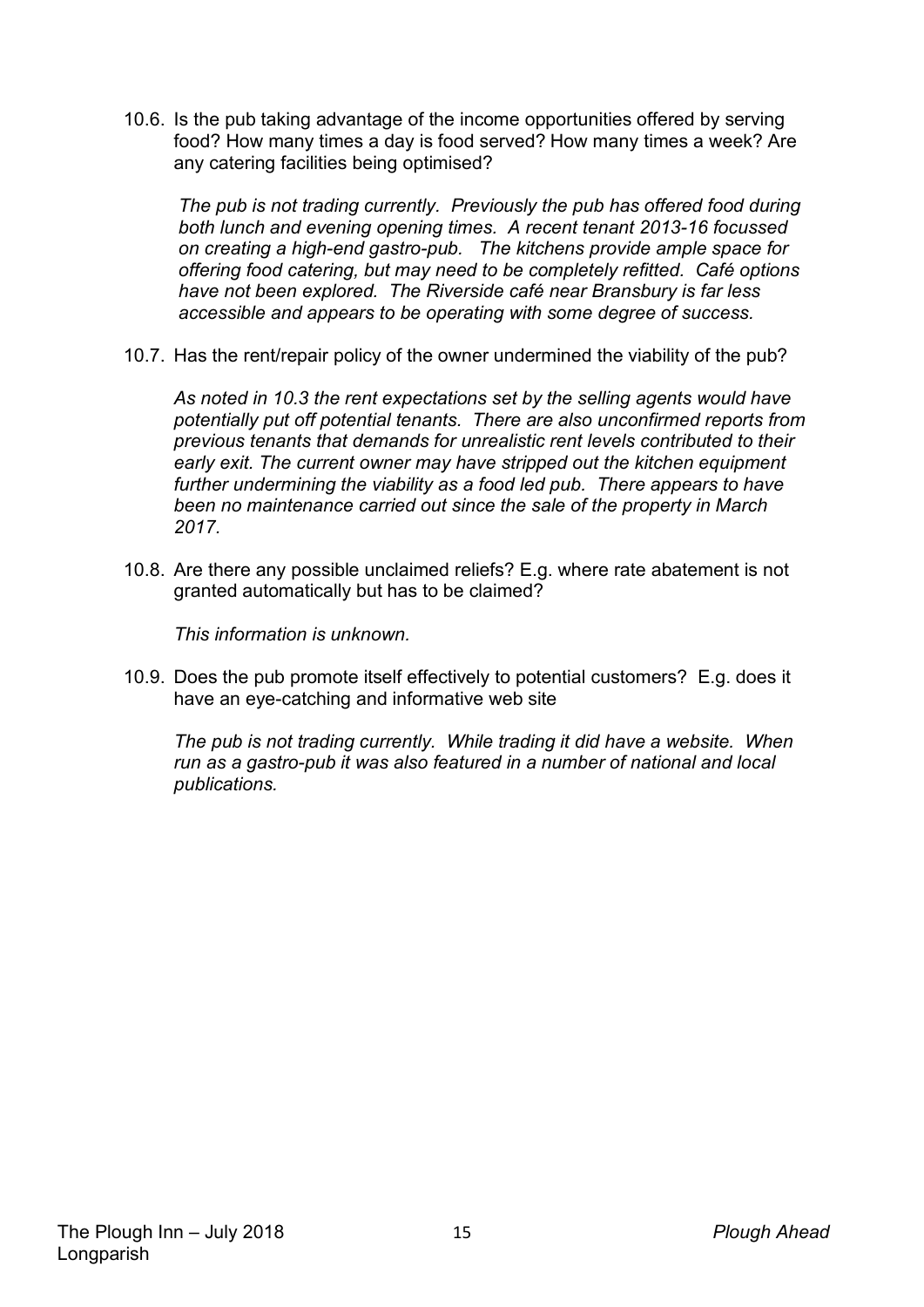### 11 The Sale

11.1. Where and how often has the pub been advertised for sale? Has it been advertised for at least 12 months? In particular, has the sale been placed with specialist licensed trade and/or local agents?

*EI Group offered a tied lease after the pub closed at the start of 2016. It is understood this was for an annual rental of £38,000, plus income from supplying tied produce was expected to generate a further £22k per year. Marketing by an agent specialising in the licensed trade, Drake & Co, commenced in March 2016 offering the Plough on a free of tie basis. No fixed price was set, although the expectation appears to have around £50k to £60k per year. The Plough Inn was placed on the market for sale at some point soon after 14 Nov 2016 when Drake & Co were instructed by EI Group to seek an unconditional freehold sale for the property. This was done on a sealed bid basis with a closing date of 9 Feb 2017. It's understood the sale price agreed was £500k, less than three months after it was originally offered for sale.* 

11.2. Has the pub been offered for sale as a going concern?

*During the period outlined above the Plough Inn was offered for sale as a going concern. Since it was bought in Feb 2017 it has remained closed and not offered for further sale. An approach from the community in October 2017 to purchase the property was declined by the current owner.*

11.3. Has the pub been offered at a realistic competitive price?

*The suggested tenancy figures both tied and untied are considerably higher than the actual rental figures noted as paid to EI Group by tenants in the previous 10 years. It is also considerably higher than the rental level suggested by the business rateable value\* for the Plough Inn which was reassessed at £17,500 in April 2017 (previously £13,000). It is understood that demands for higher rental by EI Group directly caused the early departure of the previous two tenants.* 

11.4. If yes how many offers were received?

*The publicly available information from the marketing agents state that only 1 offer was received. No offers were made for the freehold with a view to continuing to operate as a public house.* 

Business Rateable Value is the open market rental value based on an estimate by the Valuation Office Agency